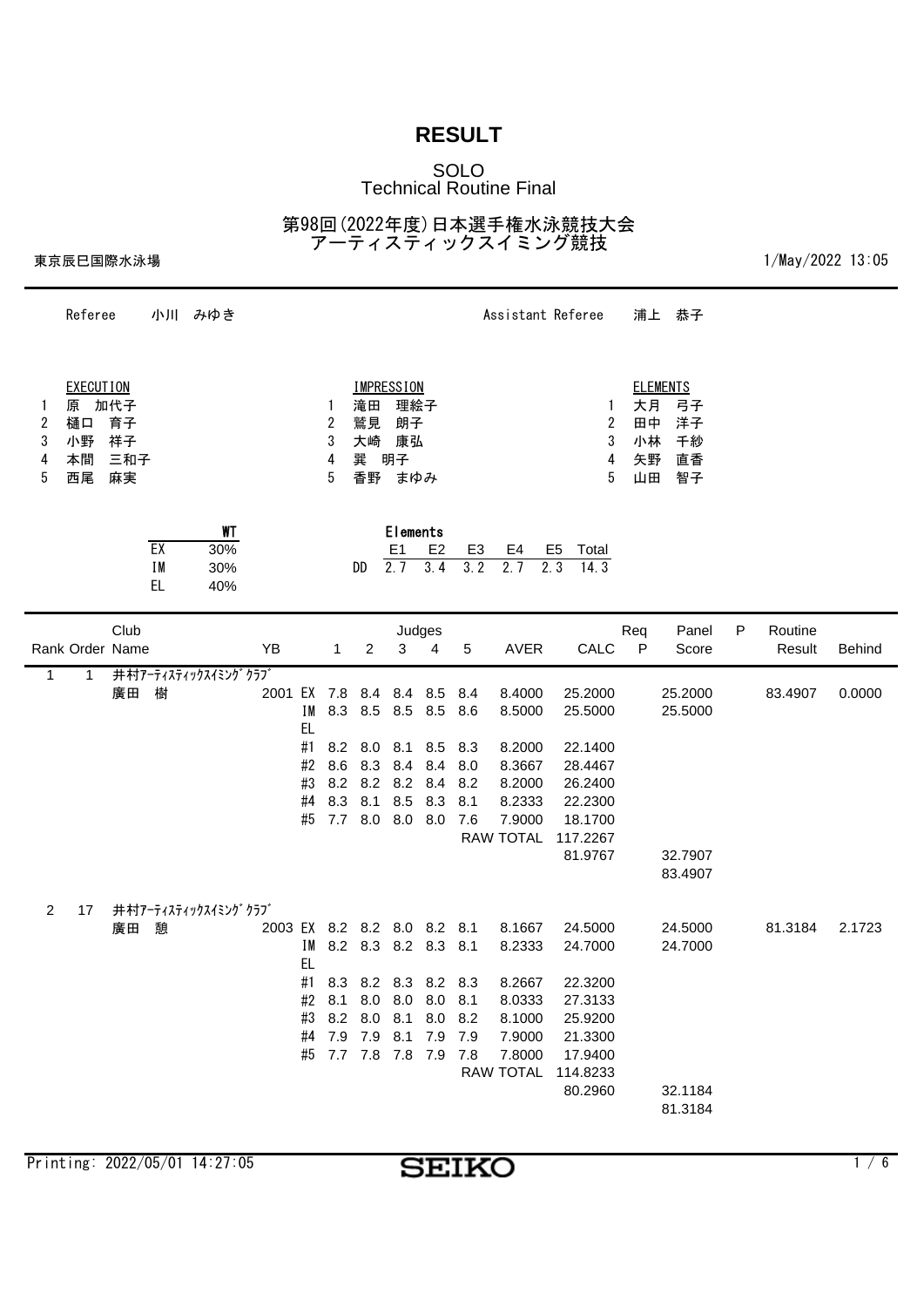### SOLO Technical Routine Final

第98回(2022年度)日本選手権水泳競技大会 アーティスティックスイミング競技

|                | Rank Order Name | Club  |                          | YB                          |                 | $\mathbf{1}$ | 2                 | 3           | Judges<br>4            | 5   | <b>AVER</b>      | CALC               | Req<br>$\mathsf{P}$ | Panel<br>Score     | Р | Routine<br>Result | Behind |
|----------------|-----------------|-------|--------------------------|-----------------------------|-----------------|--------------|-------------------|-------------|------------------------|-----|------------------|--------------------|---------------------|--------------------|---|-------------------|--------|
| $\overline{3}$ | 15              | 小林    | 長野アーティスティックスイミングクラブ<br>唄 | 2002 EX 8.2 8.2 8.3 7.9 8.5 |                 |              |                   |             | IM 8.2 8.1 8.1 8.2 8.4 |     | 8.2333<br>8.1667 | 24.7000<br>24.5000 |                     | 24.7000<br>24.5000 |   | 81.0723           | 2.4184 |
|                |                 |       |                          |                             | <b>EL</b><br>#1 |              |                   |             | 7.9 7.9 7.7 7.9 8.2    |     | 7.9000           | 21.3300            |                     |                    |   |                   |        |
|                |                 |       |                          |                             | #2              | 8.3          | 8.1               |             | 8.2 8.2 8.1            |     | 8.1667           | 27.7667            |                     |                    |   |                   |        |
|                |                 |       |                          |                             | #3              | 8.1          |                   | 8.0 7.9     | 8.0                    | 8.0 | 8.0000           | 25.6000            |                     |                    |   |                   |        |
|                |                 |       |                          |                             | #4              | 8.2          |                   | 8.0 8.1     | 8.0                    | 7.9 | 8.0333           | 21.6900            |                     |                    |   |                   |        |
|                |                 |       |                          |                             |                 |              |                   |             | #5 7.7 7.6 7.6 7.8 7.2 |     | 7.6333           | 17.5567            |                     |                    |   |                   |        |
|                |                 |       |                          |                             |                 |              |                   |             |                        |     | RAW TOTAL        | 113.9434           |                     |                    |   |                   |        |
|                |                 |       |                          |                             |                 |              |                   |             |                        |     |                  | 79.6807            |                     | 31.8723            |   |                   |        |
|                |                 |       |                          |                             |                 |              |                   |             |                        |     |                  |                    |                     | 81.0723            |   |                   |        |
| 4              | 8               |       | アクラブ調布                   |                             |                 |              |                   |             |                        |     |                  |                    |                     |                    |   |                   |        |
|                |                 | 渡邉 夢乃 |                          | 2000 EX 8.2 8.1 8.2 7.9 8.1 |                 |              |                   |             |                        |     | 8.1333           | 24.4000            |                     | 24.4000            |   | 80.3375           | 3.1532 |
|                |                 |       |                          |                             | IM              | 8.1          |                   |             | 8.1 8.2 8.1 8.2        |     | 8.1333           | 24.4000            |                     | 24.4000            |   |                   |        |
|                |                 |       |                          |                             | <b>EL</b>       |              |                   |             |                        |     |                  |                    |                     |                    |   |                   |        |
|                |                 |       |                          |                             | #1              | 7.9          |                   |             | 8.0 7.7 7.8 8.0        |     | 7.9000           | 21.3300            |                     |                    |   |                   |        |
|                |                 |       |                          |                             | #2              | 7.8          |                   | 8.2 7.7     | 8.1                    | 8.2 | 8.0333           | 27.3133            |                     |                    |   |                   |        |
|                |                 |       |                          |                             | #3              | 7.9          | 8.1               | 7.8         | 8.1                    | 8.0 | 8.0000           | 25.6000            |                     |                    |   |                   |        |
|                |                 |       |                          |                             | #4              | 7.8          |                   | 8.0 7.7 8.0 |                        | 7.9 | 7.9000           | 21.3300            |                     |                    |   |                   |        |
|                |                 |       |                          |                             | #5              |              |                   |             | 7.5 7.7 7.5 7.4 7.3    |     | 7.4667           | 17.1733            |                     |                    |   |                   |        |
|                |                 |       |                          |                             |                 |              |                   |             |                        |     | <b>RAW TOTAL</b> | 112.7466           |                     |                    |   |                   |        |
|                |                 |       |                          |                             |                 |              |                   |             |                        |     |                  | 78.8438            |                     | 31.5375            |   |                   |        |
|                |                 |       |                          |                             |                 |              |                   |             |                        |     |                  |                    |                     | 80.3375            |   |                   |        |
| 5              | 13              |       | 長野アーティスティックスイミングクラブ      |                             |                 |              |                   |             |                        |     |                  |                    |                     |                    |   |                   |        |
|                |                 | 和田    | 彩未                       | 2003 EX 8.3 8.6 8.6 8.6 8.6 |                 |              |                   |             |                        |     | 8.6000           | 25.8000            |                     | 25.8000            |   | 79.7482           | 3.7425 |
|                |                 |       |                          |                             | IM              |              |                   |             | 8.5 8.8 8.6 8.2 8.7    |     | 8.6000           | 25.8000            |                     | 25.8000            |   |                   |        |
|                |                 |       |                          |                             | EL.             |              |                   |             |                        |     |                  |                    |                     |                    |   |                   |        |
|                |                 |       |                          |                             | #1              |              |                   |             | 8.6 8.2 8.5 8.2 8.5    |     | 8.4000           | 22.6800            |                     |                    |   |                   |        |
|                |                 |       |                          |                             | #2              | 8.4          |                   | 8.3 8.4 8.3 |                        | 8.4 | 8.3667           | 28.4467            |                     |                    |   |                   |        |
|                |                 |       |                          |                             | #3              |              |                   |             | 8.6 8.5 8.2 8.3 8.6    |     | 8.4667           | 27.0933            |                     |                    |   |                   |        |
|                |                 |       |                          |                             | #4              | 8.3          |                   | 8.3 8.3 8.4 |                        | 8.3 | 8.3000           | 22.4100            |                     |                    |   |                   |        |
|                |                 |       |                          |                             | #5              |              | $0.0$ 0.0 0.0 0.0 |             |                        | 0.0 | 0.0000           | 0.0000             |                     |                    |   |                   |        |
|                |                 |       |                          |                             |                 |              |                   |             |                        |     | RAW TOTAL        | 100.6300           |                     |                    |   |                   |        |
|                |                 |       |                          |                             |                 |              |                   |             |                        |     |                  | 70.3706            |                     | 28.1482            |   |                   |        |
|                |                 |       |                          |                             |                 |              |                   |             |                        |     |                  |                    |                     | 79.7482            |   |                   |        |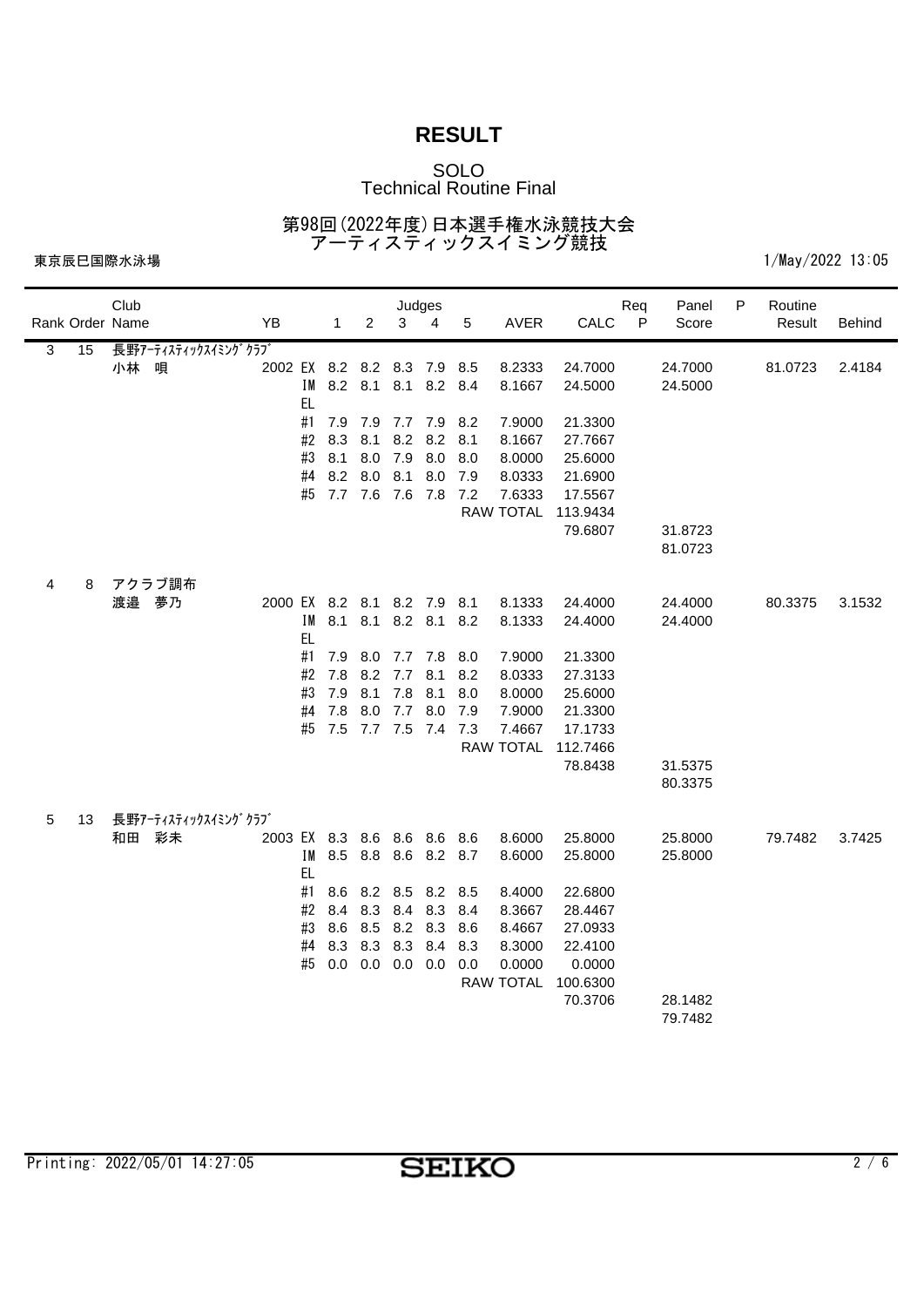### SOLO Technical Routine Final

第98回(2022年度)日本選手権水泳競技大会 アーティスティックスイミング競技

|                |    | Club<br>Rank Order Name | YB                                       | $\mathbf{1}$           | $\overline{2}$             | 3                      | Judges<br>$\overline{4}$ | 5          | <b>AVER</b>                | CALC                | Req<br>$\mathsf{P}$ | Panel<br>Score     | P | Routine<br>Result | <b>Behind</b> |
|----------------|----|-------------------------|------------------------------------------|------------------------|----------------------------|------------------------|--------------------------|------------|----------------------------|---------------------|---------------------|--------------------|---|-------------------|---------------|
| 6              | 9  | 富山スイミングパレス<br>川口 愛莉     | 2003 EX 7.9 8.1 8.1 7.9 7.8<br><b>EL</b> | IM 8.0 7.7 8.0 8.0 7.7 |                            |                        |                          |            | 7.9667<br>7.9000           | 23.9000<br>23.7000  |                     | 23.9000<br>23.7000 |   | 78.7086           | 4.7821        |
|                |    |                         | #1<br>#2                                 | 7.7                    | 7.8 8.1 7.6 7.8 8.0<br>7.9 | 7.8 7.9 7.9            |                          |            | 7.8667<br>7.8667           | 21.2400<br>26.7467  |                     |                    |   |                   |               |
|                |    |                         | #3<br>#4                                 | 7.6<br>7.6             | 7.8<br>7.9                 | 7.8<br>7.7 7.9         | 7.7 8.0                  | 7.7        | 7.7667<br>7.7667           | 24.8533<br>20.9700  |                     |                    |   |                   |               |
|                |    |                         |                                          | #5 7.3 7.8 7.5 7.6 7.6 |                            |                        |                          |            | 7.5667<br>RAW TOTAL        | 17.4033<br>111.2133 |                     |                    |   |                   |               |
|                |    |                         |                                          |                        |                            |                        |                          |            |                            | 77.7715             |                     | 31.1086<br>78.7086 |   |                   |               |
| $\overline{7}$ | 12 | ミキハウス東京ASC<br>内田 桜子     | 2005 EX 7.7 7.9 8.1 8.1 7.9              |                        |                            |                        |                          |            | 7.9667                     | 23.9000             |                     | 23.9000            |   | 78.6052           | 4.8855        |
|                |    |                         | <b>EL</b>                                | IM                     | 8.0 8.2 7.8 7.9 7.8        |                        |                          |            | 7.9000                     | 23.7000             |                     | 23.7000            |   |                   |               |
|                |    |                         | #1<br>#2                                 | 7.9<br>8.1             | 8.1                        | 8.2 7.6 8.0 8.1        | 8.0 7.9                  | 8.1        | 8.0000<br>8.0667           | 21.6000<br>27.4267  |                     |                    |   |                   |               |
|                |    |                         | #3<br>#4                                 | 7.9<br>8.0             | 8.1<br>8.0                 | 7.9<br>7.6 8.0         | 8.0                      | 8.1<br>7.8 | 8.0000<br>7.9333           | 25.6000<br>21.4200  |                     |                    |   |                   |               |
|                |    |                         | #5                                       | 6.5                    |                            | 6.0 5.7 6.8            |                          | 6.8        | 6.4333<br><b>RAW TOTAL</b> | 14.7967<br>110.8434 |                     |                    |   |                   |               |
|                |    |                         |                                          |                        |                            |                        |                          |            |                            | 77.5129             |                     | 31.0052<br>78.6052 |   |                   |               |
| 8              | 4  | 京都踏水会水泳学園<br>田部井 柚子     | 2006 EX 7.5 7.9 7.8 7.8 7.8              |                        |                            |                        |                          |            | 7.8000                     | 23.4000             |                     | 23.4000            |   | 77.1334           | 6.3573        |
|                |    |                         | <b>EL</b>                                | IM                     | 7.9 7.8 7.8 7.6 7.6        |                        |                          |            | 7.7333                     | 23.2000             |                     | 23.2000            |   |                   |               |
|                |    |                         | #1<br>#2                                 | 8.0                    | 8.2 7.7 7.8 7.8 7.9<br>7.9 | 7.8                    | 7.9                      | 7.8        | 7.8333<br>7.8667           | 21.1500<br>26.7467  |                     |                    |   |                   |               |
|                |    |                         | #3<br>#4                                 | 7.6<br>7.8             | 7.6                        | 7.5 7.6<br>7.7 7.6 7.5 |                          | 7.6<br>7.6 | 7.6000<br>7.6333           | 24.3200<br>20.6100  |                     |                    |   |                   |               |
|                |    |                         |                                          | #5                     | 7.2 6.9 7.5 7.2 6.9        |                        |                          |            | 7.1000<br>RAW TOTAL        | 16.3300<br>109.1567 |                     |                    |   |                   |               |
|                |    |                         |                                          |                        |                            |                        |                          |            |                            | 76.3334             |                     | 30.5334<br>77.1334 |   |                   |               |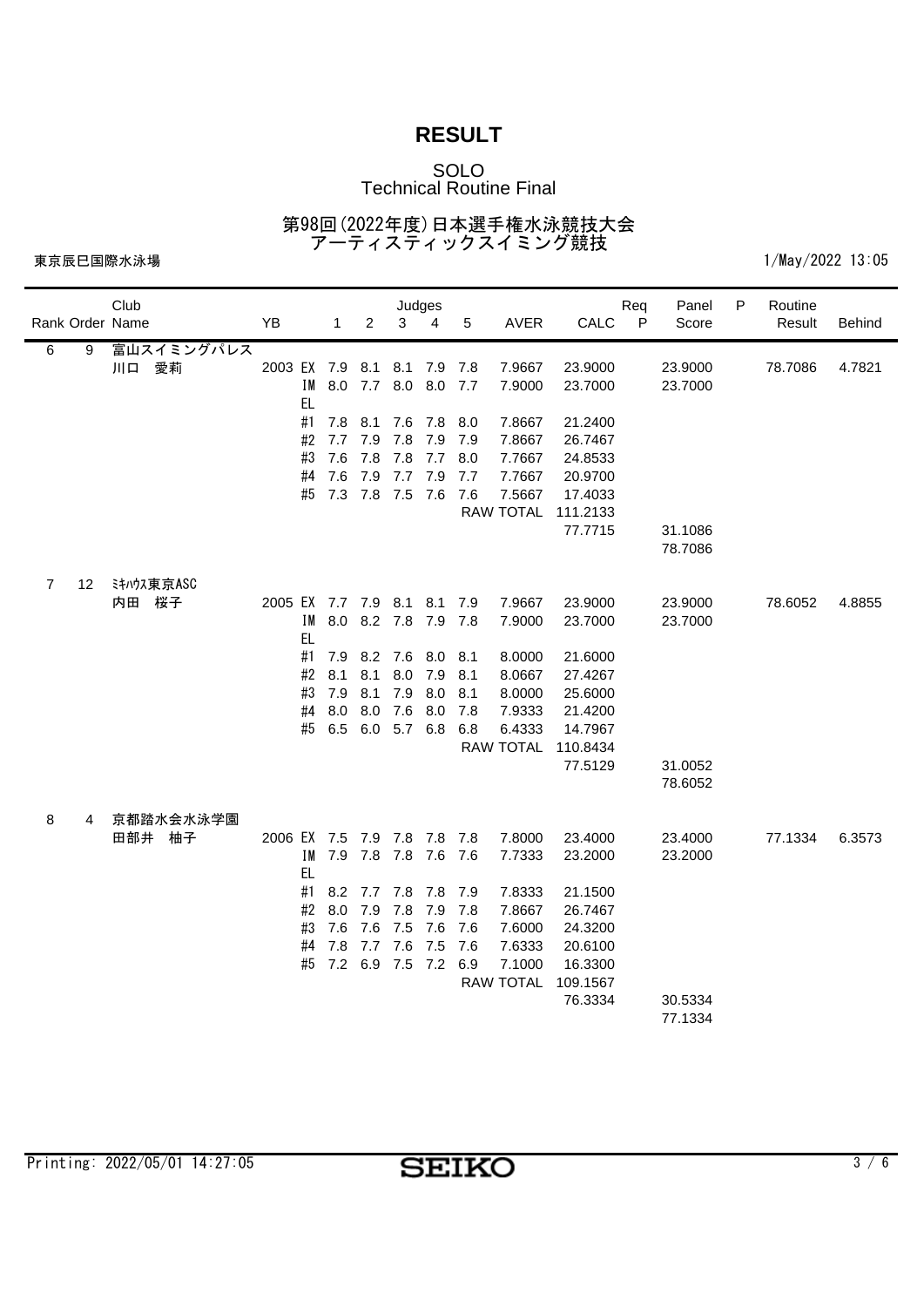### SOLO Technical Routine Final

第98回(2022年度)日本選手権水泳競技大会 アーティスティックスイミング競技

| Rank Order Name                  | Club               | YB                          |                 | $\mathbf{1}$ | $\overline{2}$ | 3           | Judges<br>4         | 5     | <b>AVER</b>      | CALC               | Req<br>$\mathsf{P}$ | Panel<br>Score     | P | Routine<br>Result | <b>Behind</b> |
|----------------------------------|--------------------|-----------------------------|-----------------|--------------|----------------|-------------|---------------------|-------|------------------|--------------------|---------------------|--------------------|---|-------------------|---------------|
| $\overline{9}$<br>$\overline{2}$ | 京都踏水会水泳学園<br>金光 碧音 | 2006 EX 7.6 7.7 7.7 7.7 7.8 |                 | IM 7.8 7.9   |                |             | 7.6 7.8 7.5         |       | 7.7000<br>7.7333 | 23.1000<br>23.2000 |                     | 23.1000<br>23.2000 |   | 77.0702           | 6.4205        |
|                                  |                    |                             | <b>EL</b><br>#1 |              |                |             | 7.6 7.8 7.8 7.9 8.1 |       | 7.8333           | 21.1500            |                     |                    |   |                   |               |
|                                  |                    |                             | #2              | 7.6          |                | 7.7 7.1 7.6 |                     | 7.5   | 7.5667           | 25.7267            |                     |                    |   |                   |               |
|                                  |                    |                             | #3              | 7.8          | 7.8            | 7.6         | 7.5                 | 7.7   | 7.7000           | 24.6400            |                     |                    |   |                   |               |
|                                  |                    |                             | #4              | 7.7          | 7.7 7.5        |             | 7.6                 | 7.7   | 7.6667           | 20.7000            |                     |                    |   |                   |               |
|                                  |                    |                             | #5              |              |                |             | 7.3 7.9 7.7 7.7 7.8 |       | 7.7333           | 17.7867            |                     |                    |   |                   |               |
|                                  |                    |                             |                 |              |                |             |                     |       | <b>RAW TOTAL</b> | 110.0034           |                     |                    |   |                   |               |
|                                  |                    |                             |                 |              |                |             |                     |       |                  | 76.9255            |                     | 30.7702            |   |                   |               |
|                                  |                    |                             |                 |              |                |             |                     |       |                  |                    |                     | 77.0702            |   |                   |               |
| 10<br>5                          | 京都踏水会水泳学園          |                             |                 |              |                |             |                     |       |                  |                    |                     |                    |   |                   |               |
|                                  | 坂本 和香奈             | 2005 EX 7.6 7.8 7.7 7.6 7.7 |                 |              |                |             |                     |       | 7.6667           | 23.0000            |                     | 23.0000            |   | 76.9471           | 6.5436        |
|                                  |                    |                             | IM              |              |                |             | 7.8 7.8 7.7 7.8 7.5 |       | 7.7667           | 23.3000            |                     | 23.3000            |   |                   |               |
|                                  |                    |                             | <b>EL</b>       |              |                |             |                     |       |                  |                    |                     |                    |   |                   |               |
|                                  |                    |                             | #1              | 8.0          |                |             | 8.0 8.0 7.6 8.0     |       | 8.0000           | 21.6000            |                     |                    |   |                   |               |
|                                  |                    |                             | #2              | 7.6          | 7.8            | 7.8         | 7.8                 | - 7.8 | 7.8000           | 26.5200            |                     |                    |   |                   |               |
|                                  |                    |                             | #3              | 7.6          | 7.6            | 7.7         | 7.6                 | 7.7   | 7.6333           | 24.4267            |                     |                    |   |                   |               |
|                                  |                    |                             | #4              | 7.5          | 7.8            | 7.6         | 7.6                 | 7.7   | 7.6333           | 20.6100            |                     |                    |   |                   |               |
|                                  |                    |                             | #5              |              |                |             | 7.4 7.2 7.1 7.0 7.1 |       | 7.1333           | 16.4067            |                     |                    |   |                   |               |
|                                  |                    |                             |                 |              |                |             |                     |       | RAW TOTAL        | 109.5634           |                     |                    |   |                   |               |
|                                  |                    |                             |                 |              |                |             |                     |       |                  | 76.6178            |                     | 30.6471            |   |                   |               |
|                                  |                    |                             |                 |              |                |             |                     |       |                  |                    |                     | 76.9471            |   |                   |               |
| 11<br>3                          | ミキハウス東京ASC         |                             |                 |              |                |             |                     |       |                  |                    |                     |                    |   |                   |               |
|                                  | 古谷 彩夏              | 2003 EX 7.6 7.5 7.6 7.6 7.7 |                 |              |                |             |                     |       | 7.6000           | 22.8000            |                     | 22.8000            |   | 75.3336           | 8.1571        |
|                                  |                    |                             | ΙM              |              |                |             | 7.8 7.6 7.7 7.6 7.6 |       | 7.6333           | 22.9000            |                     | 22.9000            |   |                   |               |
|                                  |                    |                             | EL.             |              |                |             |                     |       |                  |                    |                     |                    |   |                   |               |
|                                  |                    |                             | #1              | 7.2          | 7.2 7.6<br>7.4 | 7.2 7.8     | 7.3 7.9 7.9         |       | 7.6000           | 20.5200            |                     |                    |   |                   |               |
|                                  |                    |                             | #2<br>#3        | 7.4          | 7.5            |             | 7.3 7.7 7.6         | 7.6   | 7.4000<br>7.5000 | 25.1600<br>24.0000 |                     |                    |   |                   |               |
|                                  |                    |                             | #4              | 7.5          | 7.5            | 7.4 7.6     |                     | 7.4   | 7.4667           | 20.1600            |                     |                    |   |                   |               |
|                                  |                    |                             | #5              |              |                |             | 7.0 7.0 6.9 7.0 7.1 |       | 7.0000           | 16.1000            |                     |                    |   |                   |               |
|                                  |                    |                             |                 |              |                |             |                     |       | RAW TOTAL        | 105.9400           |                     |                    |   |                   |               |
|                                  |                    |                             |                 |              |                |             |                     |       |                  | 74.0839            |                     | 29.6336            |   |                   |               |
|                                  |                    |                             |                 |              |                |             |                     |       |                  |                    |                     | 75.3336            |   |                   |               |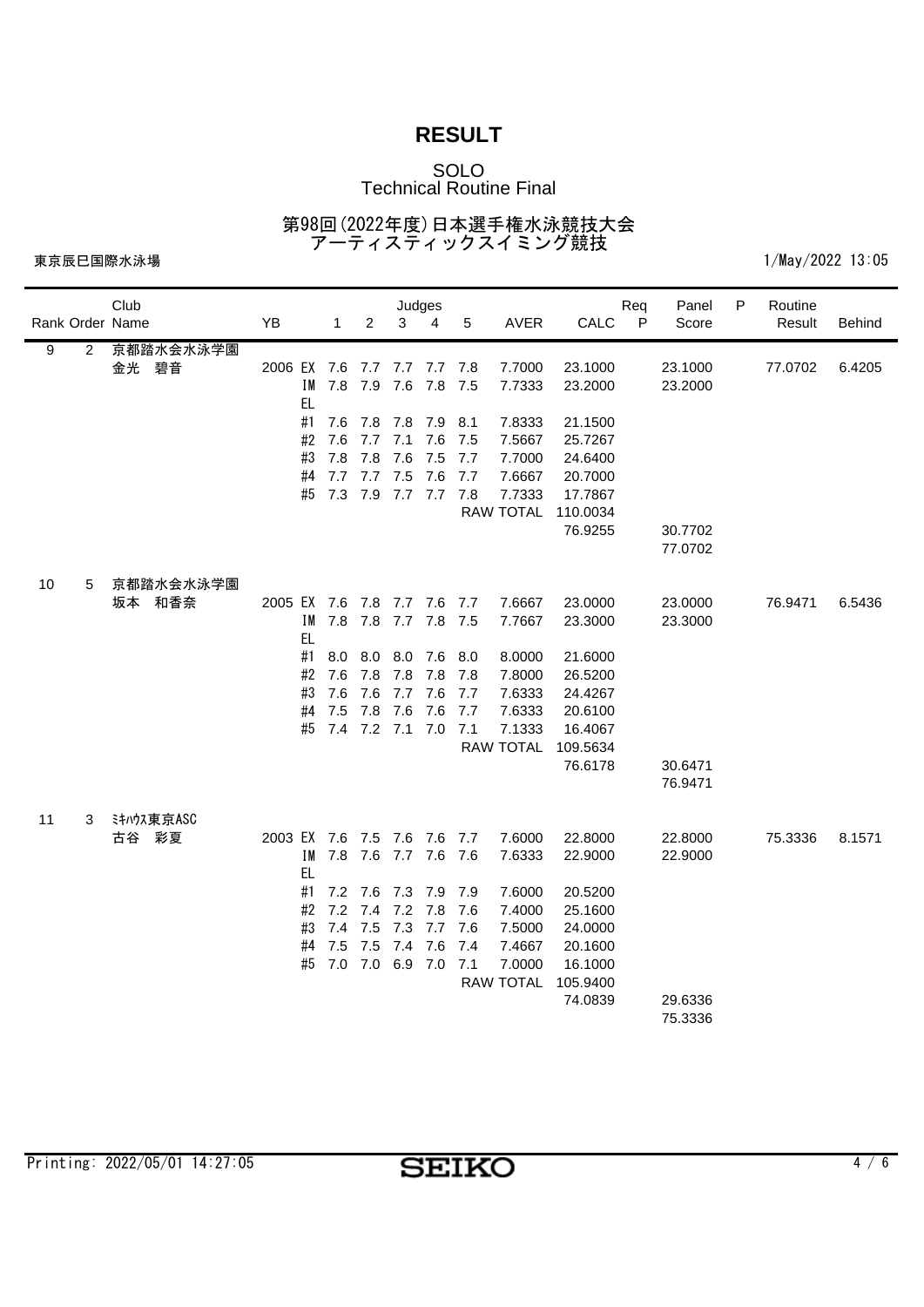### SOLO Technical Routine Final

第98回(2022年度)日本選手権水泳競技大会 アーティスティックスイミング競技

|                 |                 | Club            |                     |                             |           |              |         | Judges                 |                |      |                  |                     | Req          | Panel   | P | Routine |               |
|-----------------|-----------------|-----------------|---------------------|-----------------------------|-----------|--------------|---------|------------------------|----------------|------|------------------|---------------------|--------------|---------|---|---------|---------------|
|                 |                 | Rank Order Name |                     | YB                          |           | $\mathbf{1}$ | 2       | 3                      | $\overline{4}$ | 5    | <b>AVER</b>      | CALC                | $\mathsf{P}$ | Score   |   | Result  | <b>Behind</b> |
| $\overline{12}$ | $\overline{14}$ |                 | 井村アーティスティックスイミングクラブ |                             |           |              |         |                        |                |      |                  |                     |              |         |   |         |               |
|                 |                 |                 | 金山 万明里              | 2006 EX 7.5 7.7 7.8 7.4 7.6 |           |              |         |                        |                |      | 7.6000           | 22.8000             |              | 22.8000 |   | 75.1499 | 8.3408        |
|                 |                 |                 |                     |                             |           | IM 7.5 7.5   |         | 7.9 7.5 7.4            |                |      | 7.5000           | 22.5000             |              | 22.5000 |   |         |               |
|                 |                 |                 |                     |                             | <b>EL</b> |              |         |                        |                |      |                  |                     |              |         |   |         |               |
|                 |                 |                 |                     |                             | #1        |              |         | 7.7 7.6 7.9 7.8 7.8    |                |      | 7.7667           | 20.9700             |              |         |   |         |               |
|                 |                 |                 |                     |                             | #2        | 7.3          | 7.4 7.5 |                        | 7.5            | -7.4 | 7.4333           | 25.2733             |              |         |   |         |               |
|                 |                 |                 |                     |                             | #3        | 7.3          | 7.3     | 7.6                    | 7.6            | 7.5  | 7.4667           | 23.8933             |              |         |   |         |               |
|                 |                 |                 |                     |                             | #4        | 7.2 7.2 7.6  |         |                        | 7.5            | 7.2  | 7.3000           | 19.7100             |              |         |   |         |               |
|                 |                 |                 |                     |                             |           |              |         | #5 7.3 7.0 7.5 7.4 7.3 |                |      | 7.3333           | 16.8667             |              |         |   |         |               |
|                 |                 |                 |                     |                             |           |              |         |                        |                |      | <b>RAW TOTAL</b> | 106.7133<br>74.6247 |              | 29.8499 |   |         |               |
|                 |                 |                 |                     |                             |           |              |         |                        |                |      |                  |                     |              | 75.1499 |   |         |               |
|                 |                 |                 |                     |                             |           |              |         |                        |                |      |                  |                     |              |         |   |         |               |
| 13              | 7               |                 | アクラブ調布              |                             |           |              |         |                        |                |      |                  |                     |              |         |   |         |               |
|                 |                 | 鈴木 深結           |                     | 1999 EX 8.0 8.0 8.0 8.0 7.9 |           |              |         |                        |                |      | 8.0000           | 24.0000             |              | 24.0000 |   | 75.0032 | 8.4875        |
|                 |                 |                 |                     |                             | I M       | 8.1          |         | 8.2 8.1 8.0 8.2        |                |      | 8.1333           | 24.4000             |              | 24.4000 |   |         |               |
|                 |                 |                 |                     |                             | EL.       |              |         |                        |                |      |                  |                     |              |         |   |         |               |
|                 |                 |                 |                     |                             | #1        | 8.1          |         | 8.0 7.7 7.8 8.2        |                |      | 7.9667           | 21.5100             |              |         |   |         |               |
|                 |                 |                 |                     |                             | #2        | 8.0          | 8.2 8.0 |                        | 8.0            | 8.1  | 8.0333           | 27.3133             |              |         |   |         |               |
|                 |                 |                 |                     |                             | #3        | 7.9          | 8.0     | 7.9                    | 8.0            | 8.0  | 7.9667           | 25.4933             |              |         |   |         |               |
|                 |                 |                 |                     |                             | #4        | 7.4          | 7.9 7.5 |                        | 7.9            | 7.7  | 7.7000           | 20.7900             |              |         |   |         |               |
|                 |                 |                 |                     |                             | #5        | 0.0          | 0.0     | $0.0\quad 0.0$         |                | 0.0  | 0.0000           | 0.0000              |              |         |   |         |               |
|                 |                 |                 |                     |                             |           |              |         |                        |                |      | <b>RAW TOTAL</b> | 95.1066             |              |         |   |         |               |
|                 |                 |                 |                     |                             |           |              |         |                        |                |      |                  | 66.5081             |              | 26.6032 |   |         |               |
|                 |                 |                 |                     |                             |           |              |         |                        |                |      |                  |                     |              | 75.0032 |   |         |               |
|                 |                 |                 |                     |                             |           |              |         |                        |                |      |                  |                     |              |         |   |         |               |
| 14              | 16              | 稲富 愛佳           | ミキハウス東京ASC          | 2003 EX 7.9 7.9 8.0 8.1 8.2 |           |              |         |                        |                |      | 8.0000           | 24.0000             |              | 24.0000 |   | 73.8042 | 9.6865        |
|                 |                 |                 |                     |                             | ΙM        |              |         | 8.1 7.8 8.0 7.8 7.8    |                |      | 7.8667           | 23.6000             |              | 23.6000 |   |         |               |
|                 |                 |                 |                     |                             | <b>EL</b> |              |         |                        |                |      |                  |                     |              |         |   |         |               |
|                 |                 |                 |                     |                             | #1        | 7.7          |         | 7.9 7.7 7.8 7.9        |                |      | 7.8000           | 21.0600             |              |         |   |         |               |
|                 |                 |                 |                     |                             | #2        | 7.8          | 8.0     | 7.9                    | 7.7 7.9        |      | 7.8667           | 26.7467             |              |         |   |         |               |
|                 |                 |                 |                     |                             | #3        | $7.7$ 8.1    |         | 7.9                    | 7.6            | 8.0  | 7.8667           | 25.1733             |              |         |   |         |               |
|                 |                 |                 |                     |                             | #4        | 7.6          | 7.8     | 7.6                    | 7.6            | 7.8  | 7.6667           | 20.7000             |              |         |   |         |               |
|                 |                 |                 |                     |                             | #5        |              |         | $0.0$ 0.0 0.0 0.0      |                | 0.0  | 0.0000           | 0.0000              |              |         |   |         |               |
|                 |                 |                 |                     |                             |           |              |         |                        |                |      | <b>RAW TOTAL</b> | 93.6800             |              |         |   |         |               |
|                 |                 |                 |                     |                             |           |              |         |                        |                |      |                  | 65.5105             |              | 26.2042 |   |         |               |
|                 |                 |                 |                     |                             |           |              |         |                        |                |      |                  |                     |              | 73.8042 |   |         |               |